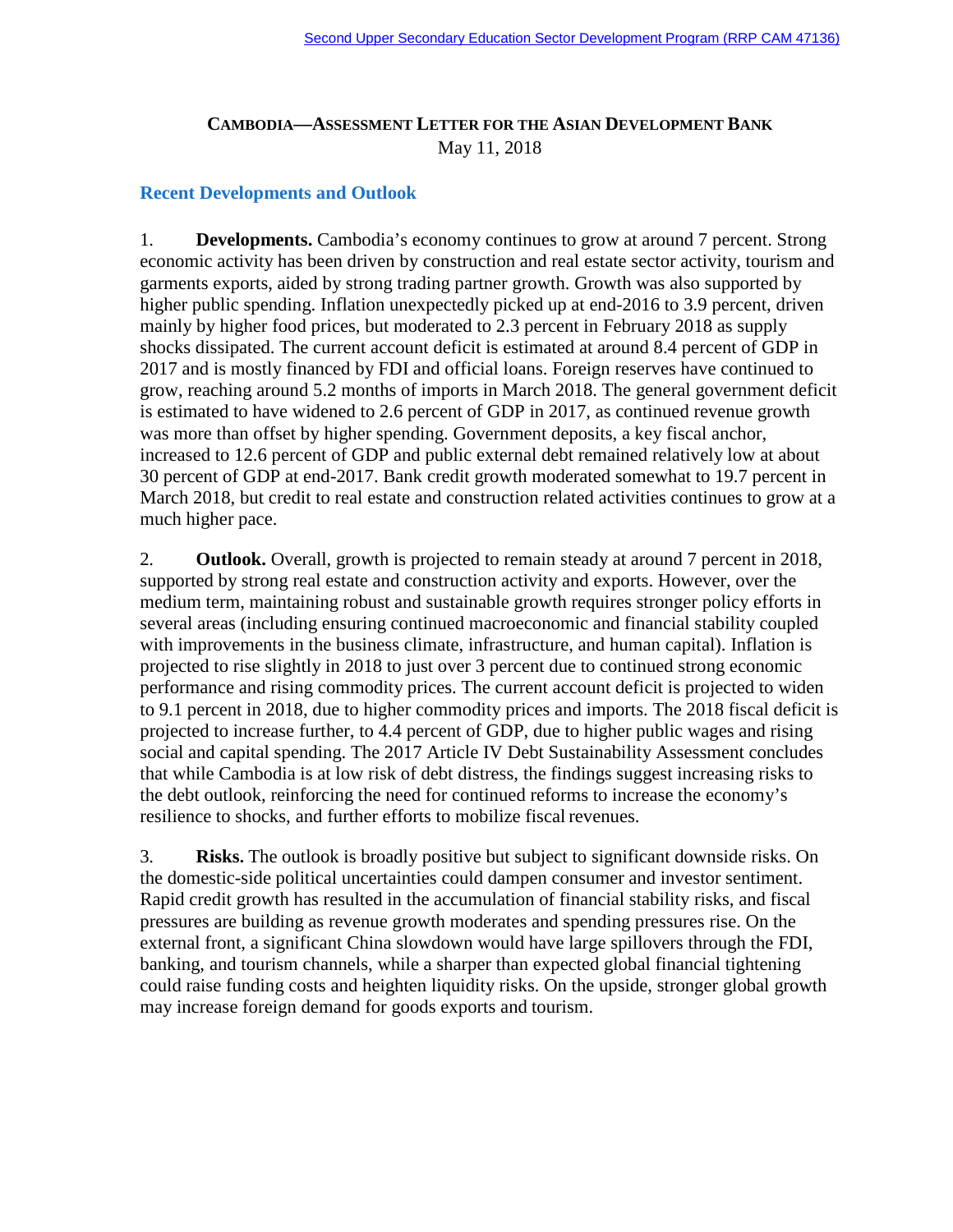## **Economic Policies**

4. **Macro-prudential measures to build financial sector resilience.** While credit growth has moderated somewhat, financial sector vulnerabilities remain elevated, driven by concerns over credit quality, growing exposure to the real estate and construction sectors, reliance on external funding and growing importance of micro-finance institutions. The recent introduction of higher minimum capital requirements and liquidity coverage ratio, improvements in loan classification, and counter-cyclical capital buffer regulations are welcome steps. Further efforts are required to bolster financial stability and resilience by upgrading supervisory capacity and strengthening regulatory frameworks, including tightening regulations for deposit-taking micro-finance institutions to align them with those of banks, and consideration should also be given to raising reserve requirements and introducing additional macroprudential measures. Banks' exposure to the buoyant real estate market also needs close monitoring and the authorities should expedite collection of data on the real-estate sector and household balance sheets to enable the introduction of targeted measures. Introducing a comprehensive crisis management framework with explicit interagency coordination mechanisms would support crisis preparedness.

5. **Revenue efforts to maintain fiscal sustainability.** Fiscal pressures are building as the wage bill and social spending are projected to rise significantly. Tax policy reforms are needed to sustain improvements in tax revenue over time and should initially focus on tax incentives and excises, and over the medium term aim at reforming VAT and personal income taxes, and increasing property taxes. The current five-year Revenue Mobilization Strategy (RMS) (2013–2018), which has helped produce large tax revenue gains, is due to expire, and efforts to produce a successor RMS for the period 2019– 2023 are ongoing. Reforms are expected to focus on improving the efficiency and equity of existing tax policies, and strengthening transparency and accountability via improvements in tax administration. Introduction of a medium-term budget framework is needed to safeguard fiscal sustainability. The expenditure mix has become less growth-friendly (with the share of spending on wages increasing while capital expenditure has fallen) and, therefore, as revenue gains are secured, there is a need to raise social and capital spending, particularly on infrastructure, to boost competitiveness and increase inclusiveness. Further public-sector wage increases should be contingent on projected sustainable fiscal performance, and be accompanied by further progress in public administration reforms.

6. **Structural issues.** With a closely managed exchange rate, recent large increases in the minimum wage risk eroding competitiveness, particularly in the garment sector. Efforts are needed to diversify the economy and improve competitiveness to benefit from regional opportunities such as changing Chinese trade patterns and further ASEAN integration. Structural reform priorities should include greater investment in education and vocational training to improve skills, reforms to lower energy and logistics costs, and to improve the business climate. Further measures to encourage Riel use and reforms to develop capital and foreign exchange markets are needed to support financial development and inclusion.

7. **IMF Relations.** The 2017 Article IV consultation mission took place during July 12– 25 and was concluded by the IMF's Executive Board on September 22, 2017. IMF technical assistance and training has focused on macroeconomic analysis and forecasting,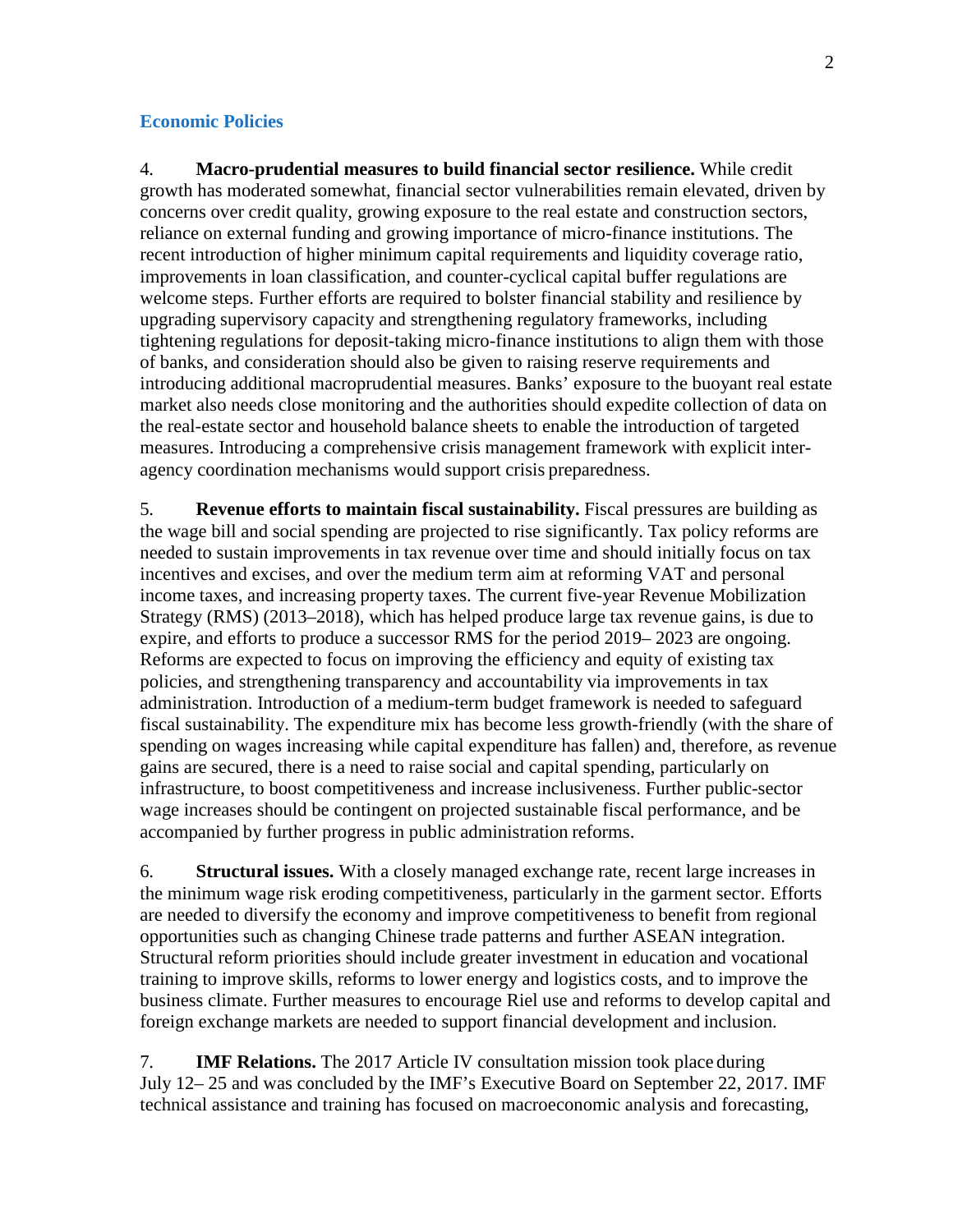macroeconomic statistics and data dissemination, monetary operations, liquidity management and forecasting, interbank market development, banking regulation and supervision, AML/CFT, public financial management and tax policy and administration.